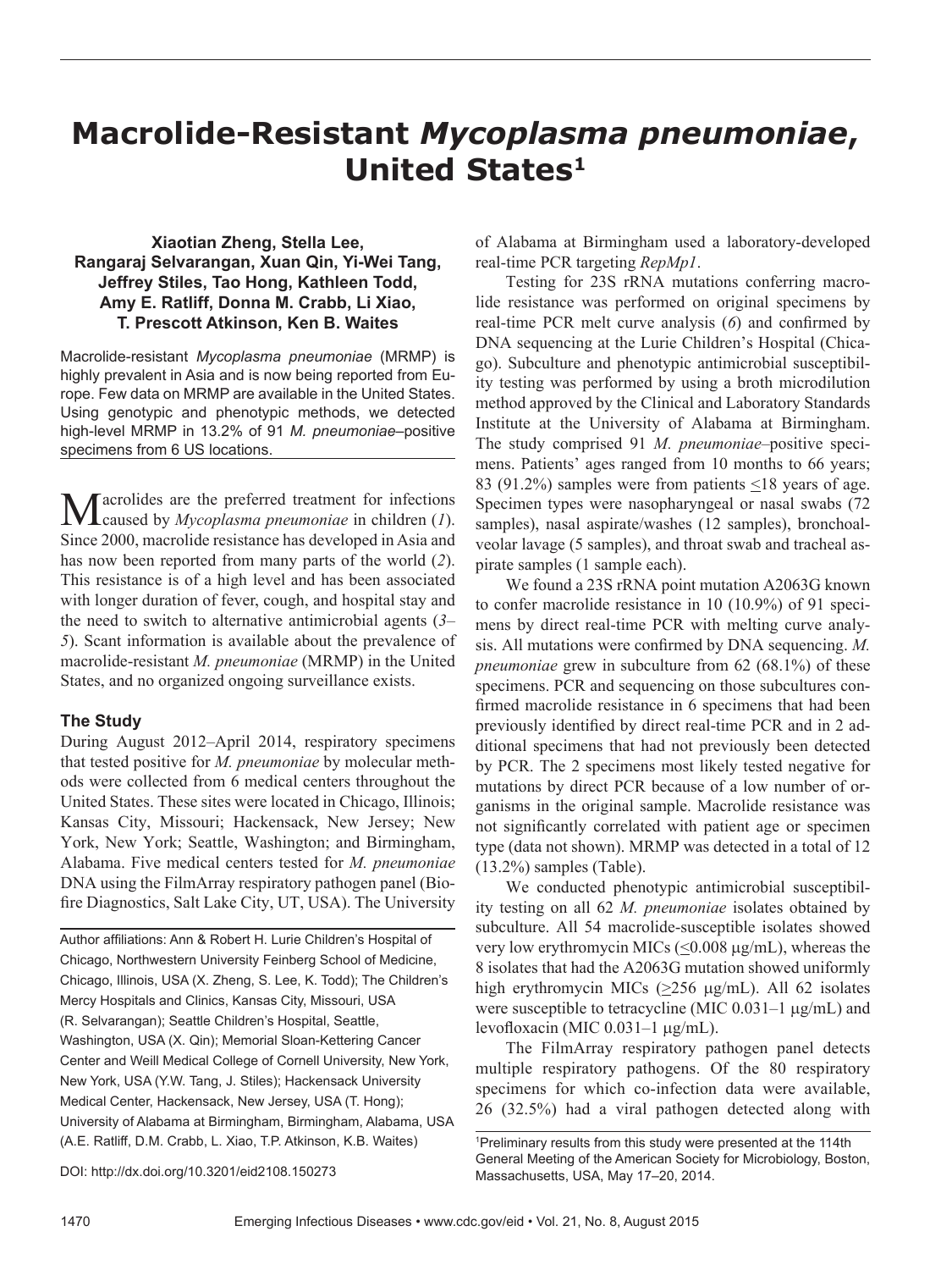| Table. Macrolide-resistant Mycoplasma pneumoniae-positive |
|-----------------------------------------------------------|
| respiratory specimens, selected US sites, August 2012-    |
| April 2014                                                |

|                 |            | Specimens         |  |
|-----------------|------------|-------------------|--|
|                 |            | No. (%) macrolide |  |
| Collection site | No. tested | resistant         |  |
| Chicago, IL     | 23         | 4(17.4)           |  |
| Kansas City, MO | 40         | 3(7.5)            |  |
| Hackensack, NJ  | 2          | 1(50.0)           |  |
| New York, NY    | 5          | 2(40.0)           |  |
| Seattle, WA     | 15         | 1(6.7)            |  |
| Birmingham, AL  | 6          | 1 (16.7)          |  |
| All             | 91         | 12 (13.2)         |  |

*M. pneumoniae*. These viruses were 15 (18.8%) rhinovirus/enterovirus group viruses, 3 (3.8%) respiratory syncytial viruses, 4 (5%) parainfluenza viruses, 1 (1.3%) human metapneumoviruses, and 3 (3.8%) coronaviruses.

## **Conclusions**

MRMP prevalence has been reported to range from 2% to 26% in European countries (*7*,*8*) and is 30% in Israel (*9*). The prevalence is much higher in Asia, where MRMP first emerged in 2000, and now exceeds 90% in some areas of China and Japan (*10*,*11*).

Macrolide resistance has been documented in North America since 2008 (*6*,*12*). The Centers for Disease Control and Prevention recently published results from 199 specimens obtained from case-patients, small clusters, and outbreaks that occurred during 2006–2013 but did not specify geographic locations from which specimens were derived. An overall 10% rate of macrolide resistance was reported (*13*). Yamada et al. tested 49 *M. pneumoniae*–positive specimens collected from children in St. Louis, Missouri, USA, during 2007–2010 and found 4 (8.2%) that contained the A2063G mutation (*14*). Eshaghi et al. detected MRMP in 12.1% specimens collected in Ontario, Canada, during 2010–2011 (*15*).

Our finding of high-level macrolide resistance in 13.2% of specimens from all 6 centers throughout a broad geographic area in the United States proves this problem has emerged in all regions of the nation and might increase over time, as it has in other countries. The design of our epidemiologic study provides the most accurate estimate of the point prevalence of MRMP available thus far. Previous studies reported from the United States were limited primarily to individual case reports, clusters, outbreaks, or single geographic locations.

The mechanism for macrolide resistance in *M. pneumoniae* is point mutations in a few positions of domain V of the peptidyl transferase loop of 23S rRNA, the location of macrolide binding to the 50S bacterial ribosome subunit (*3*). The A2063G transition mutation has been the most common one detected in most studies and was the only mutation found in our study. Although less common, other mutations conferring macrolide resistance, but not found in our study, include A2063T or C, A2064G, A2067G, and C2617A or G (*3*,*10*,*15*).

Unlike previous studies, our study used both molecular and phenotypic techniques to detect macrolide resistance. Thus, we were able to correlate erythromycin MICs with the presence of 23S rRNA mutations. Our results showed striking differences in erythromycin MICs between the susceptible and resistant isolates and confirmed high-level resistance to erythromycin in every isolate. Erythromycin is usually used for testing because mutations in A2063 and A2064 consistently have been shown to cause high resistance to both erythromycin and azithromycin (*3*,*5*,*10*). A limitation of the study is the nature of anonymous specimen collection. Inclusion of patient information, especially antimicrobial therapy, will enhance data interpretation in prospectively conducted future studies.

One notable observation from our study is the co-infection of *M. pneumoniae* with various viral pathogens. A viral co-infection rate >30% supports the use of multiplex testing for viral and bacterial pathogens in children with respiratory infections of uncertain etiology.

Although our study has confirmed MRMP in 6 geographically diverse US states, macrolides should remain the drugs of choice in children with *M. pneumoniae* respiratory infections. Clinicians should be vigilant for macrolide treatment failures and consider using alternative drugs if necessary. Countries such as Japan and China that have a very high macrolide resistance rate for *M. pneumoniae* and other respiratory pathogens often have high consumption of macrolides. Okada et al. (*5*) reported that macrolides account for 30% of all oral antibacterial drugs in Japan and concluded that the increase in macrolide-resistant bacteria during the past several years in that country was closely related to selective pressure resulting from widespread antimicrobial use. Given the common use of macrolides in the United States to treat pediatric respiratory infections, judicious use of antimicrobial drugs should be emphasized. Reevaluation of existing classes and investigation of new classes of antimicrobial agents may be prudent to have additional treatment alternatives for MRMP infections beyond tetracyclines and fluoroquinolones. Surveillance for this resistance in the United States will help monitor the trend.

Dr. Zheng is the director of microbiology at Ann & Robert H. Lurie Children's Hospital and associate professor of pathology at Northwestern University Feinberg School of Medicine in Chicago. His research interests include clinical microbiology and molecular diagnostics.

#### **References**

 1. Bradley JS, Byington CL, Shah SS, Alverson B, Carter ER, Harrison C, et al. The management of community-acquired pneumonia in infants and children older than 3 months of age: clinical practice guidelines by the Pediatric Infectious Diseases